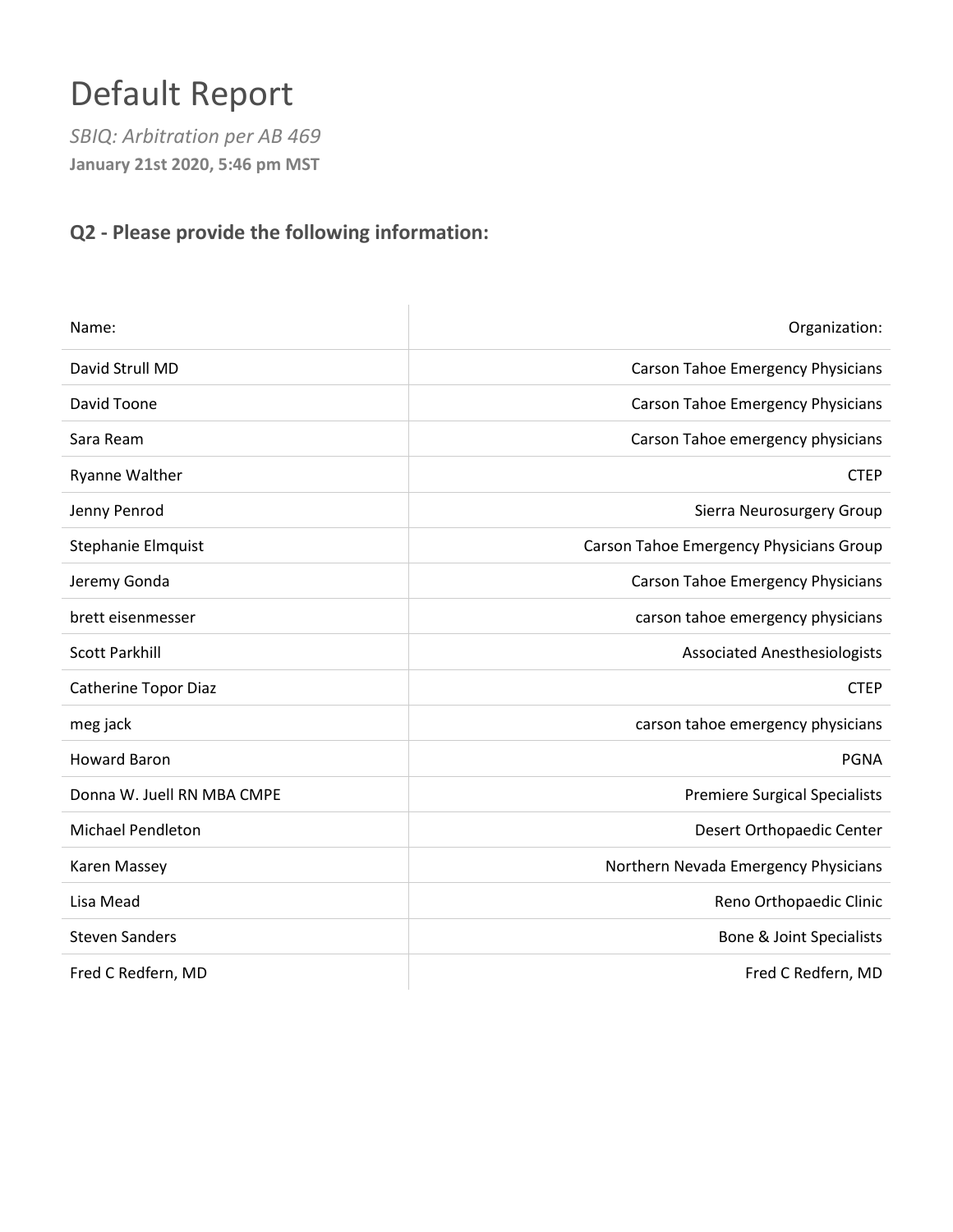

# **Q4 - 1. How many employees are currently employed by your business?**

| Field                                                             | Minimum | Maximum | Mean | Std<br><b>Deviation</b> | Variance | Count |
|-------------------------------------------------------------------|---------|---------|------|-------------------------|----------|-------|
| 1. How many employees are currently<br>employed by your business? | 1.00    | 2.00    | 1.14 | 0.35                    |          |       |

| # | Answer      | %      | Count |
|---|-------------|--------|-------|
|   | $1 - 150$   | 85.71% | 18    |
| 2 | 151 or more | 14.29% | 3     |
|   | Total       | 100%   | 21    |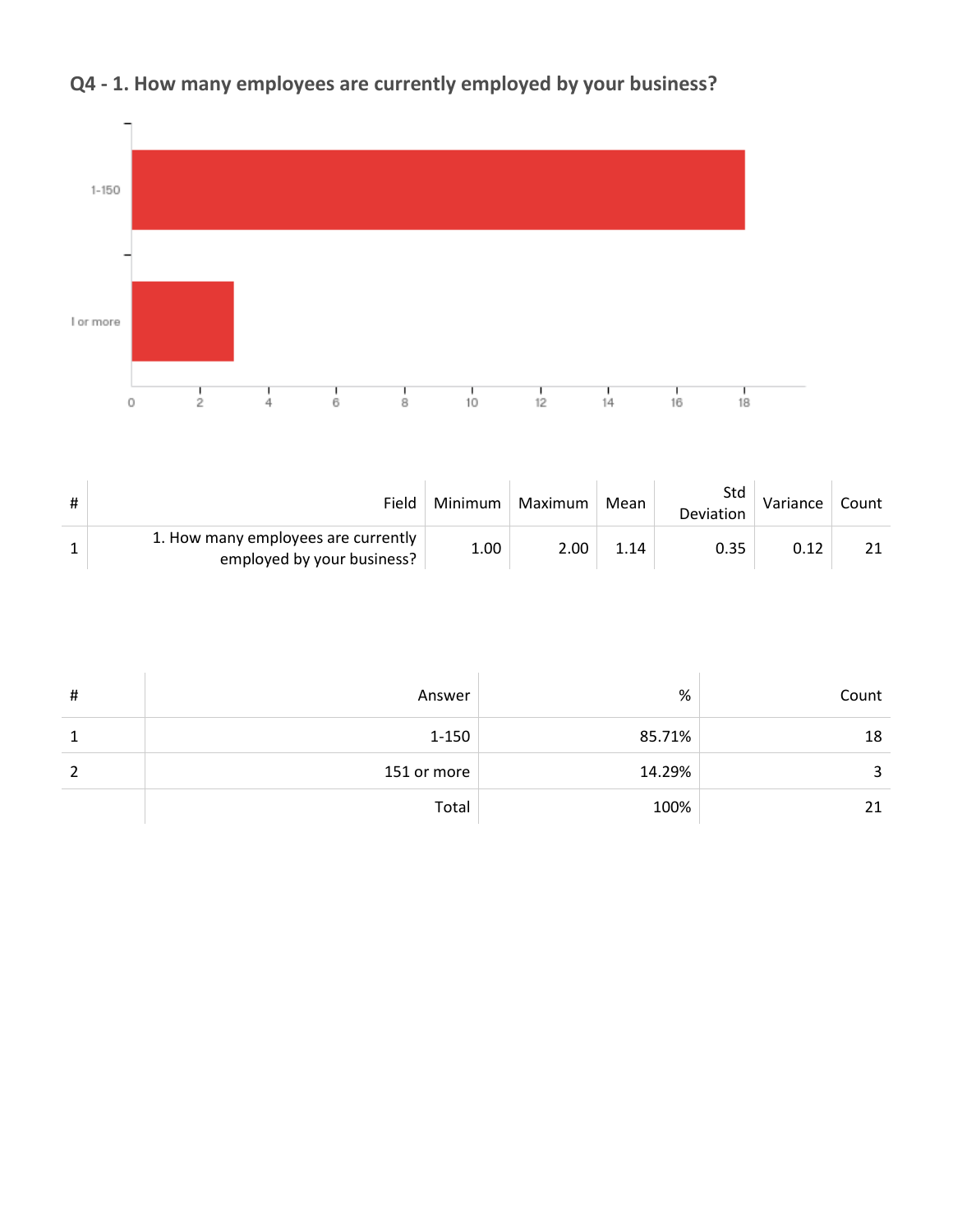

# **Q5 - 2. Will a specific regulation have an adverse economic effect upon your business?**

| # | Field                                                                                | Minimum | Maximum | Mean | Std<br><b>Deviation</b> | Variance | Count |
|---|--------------------------------------------------------------------------------------|---------|---------|------|-------------------------|----------|-------|
|   | 2. Will a specific regulation have an adverse<br>economic effect upon your business? | 1.00    | 2.00    | 1.15 | 0.36                    | 0.13     | 13.   |

| $\sharp$ | Answer | $\%$   | Count |
|----------|--------|--------|-------|
|          | Yes    | 84.62% | 11    |
|          | No     | 15.38% |       |
|          | Total  | 100%   | 13    |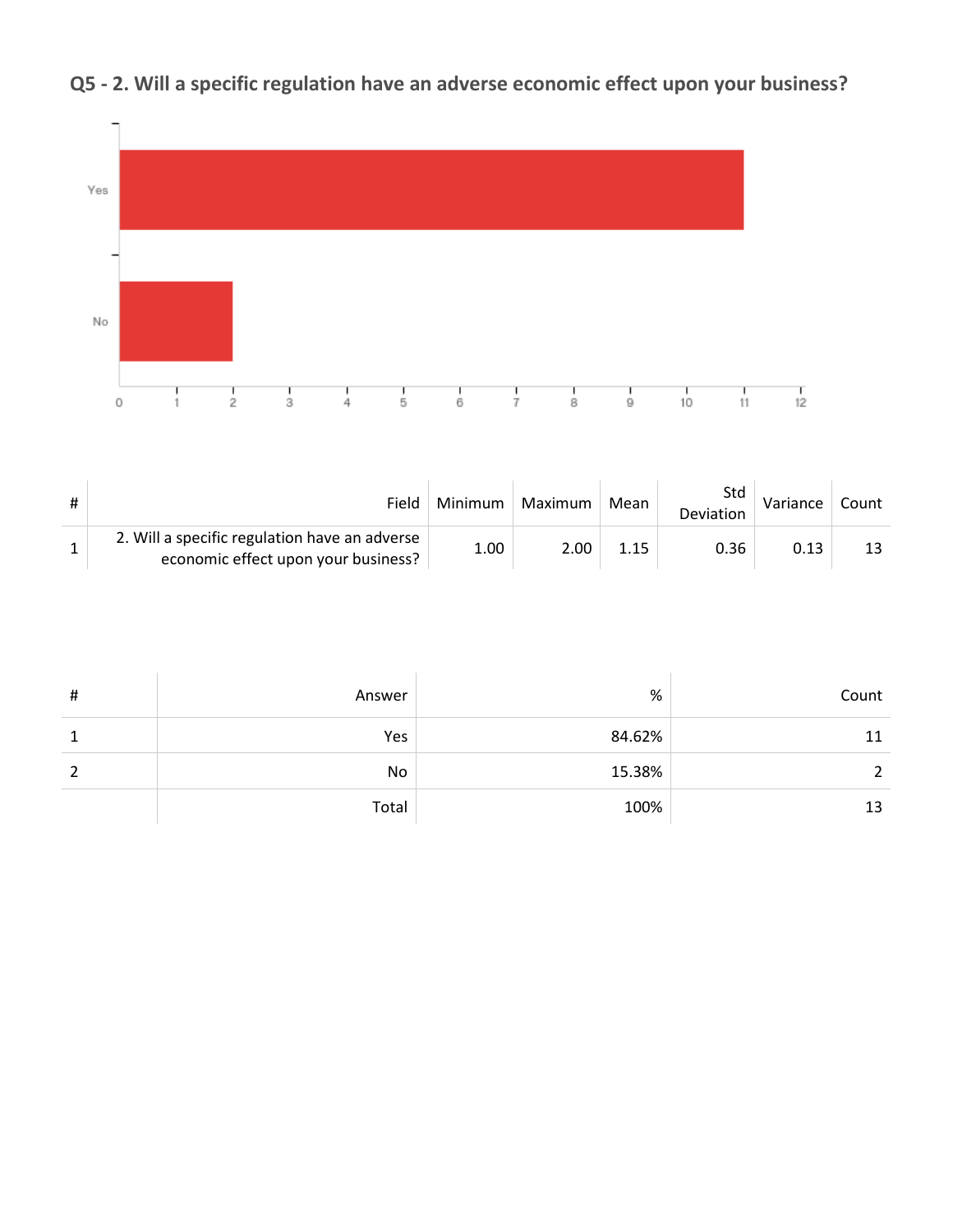### **Q6 - Please list each regulation and explain the impact.**

Please list each regulation and explain the impact.

e. A representative sample of at least 3 fees received by the provider in the last 24 months for the same service, in the same region, from health plans in which the provider does not participate. There are many aspects of the legislation and how it will be implemented that makes the financial impact on our business and our continued ability to provide emergency services, which includes unreimbursed services to the most vulnerable members of our society, uncertain. Prior to this legislation almost all of our payments were made "in network". Many of these agreements were not direct contracts, but rather were made, through large networks that we participated in. The rates were then made available to the individual individual insurers. Already, we have had one large insurer offer us a contract at less than 40% of the rate they were paying under a network that they had accessed for over ten years. I should add that never in that time did the insurer approach us about a direct contract, but rather both parties seemed content in this relationship. Our attempt to reach a middle ground were meant with simple rejection. I think it is important that the arbitrator consider "in network" payments made to the practice in the past 24 months. "In network" payments should provide a true benchmark of fair market value for the services provided, as these payments were agreed to as acceptable by both parties.

AB 469 will leave for profit insurance companies open to have little incentive to negotiate with hospitals and physicians. This will lead to more time in mediation over billing along with more hardship for physicians and hospitals which could lead to the closer of these. This may also deter quality healthcare providers from working in this state. We need to work together to prevent out of network billing from happening by working with the insurance companies so they have contracts with everyone.

This will significantly burden the business by allowing insurance companies to dictate whether to pay a medical bill or not based on their own definition of "medical emergency" and need rather than what a layperson (patient) and the highly trained medical staff think. This will reduce the ability to pay for services for other patients in need of emergency care as well with a trickle down effect on those most destitute. Businesses like our own may need to close if this regulation goes through further limiting access to emergency medical care for the community.

Decrease needed revenue to keep our Capitol's regional medical center doors open

AB469 We are a small business with 9 physicians. We cover 4 local hospitals for emergency room care. We MUST take care of all patients who come to the ER on our shifts regardless of their ability to pay. ALL of our billing is below \$5000 for this care. We are contracted with all insurances that have negotiated fair pay for our work. The bill will create a HUGE amount of work for our company. This bill was a WIN for the insurance companies who will not negotiate fair payment contracts, they have the staff to do all the paperwork.

AB 469 - The regulations are still being finalized so my response is limited to what I understand about the process at this point.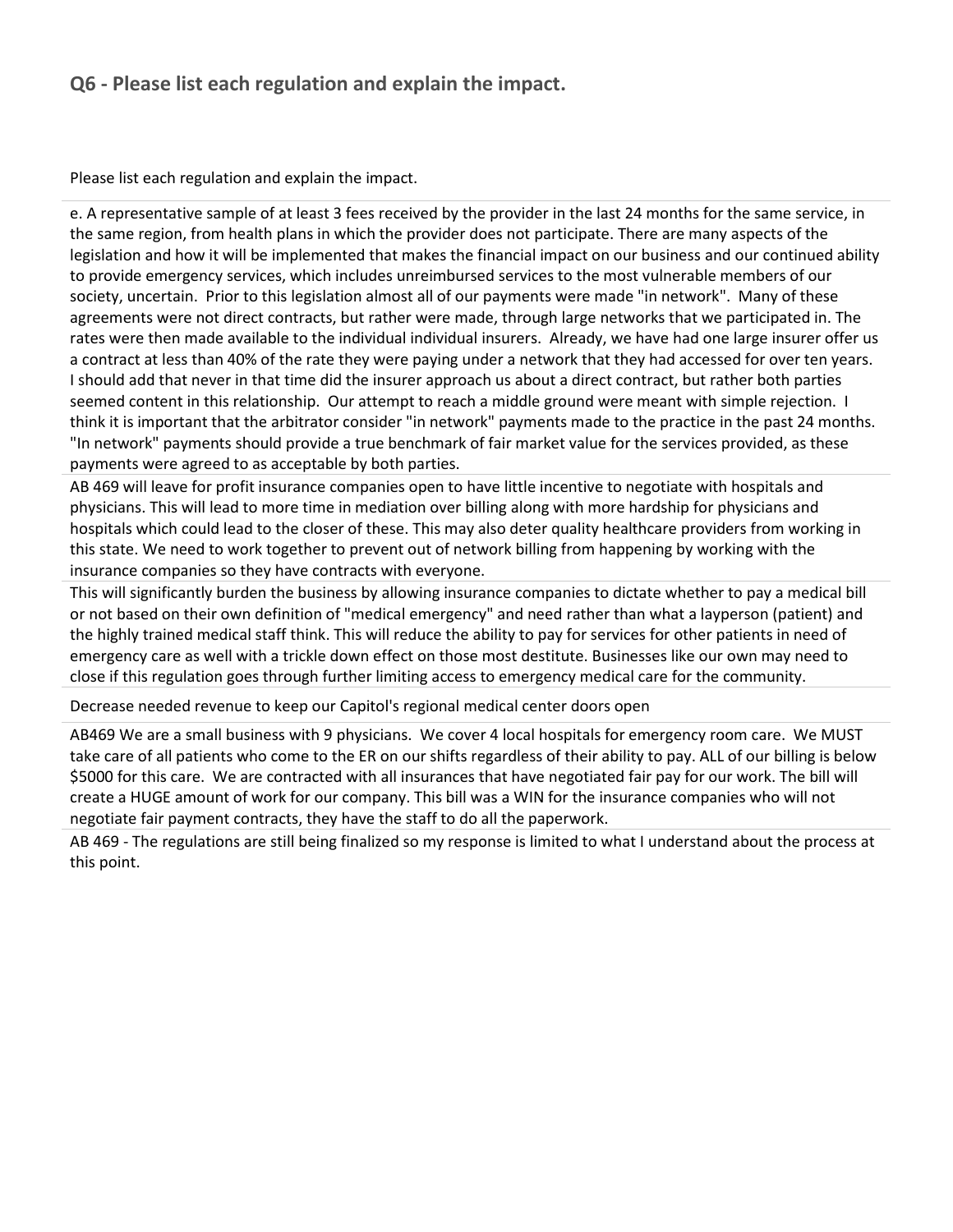

# **Q7 - 3. Will the regulation(s) have any beneficial effect upon your business?**

| Field                                                                       | Minimum | Maximum | Mean | Std<br>Deviation | Variance | Count |
|-----------------------------------------------------------------------------|---------|---------|------|------------------|----------|-------|
| 3. Will the regulation(s) have any beneficial<br>effect upon your business? | 1.00    | 2.00    | ⊥.83 | 0.37             | 0.14     |       |

| $\sharp$ | Answer | $\%$   | Count |
|----------|--------|--------|-------|
|          | Yes    | 16.67% |       |
| 2        | No     | 83.33% | 10    |
|          | Total  | 100%   | 12    |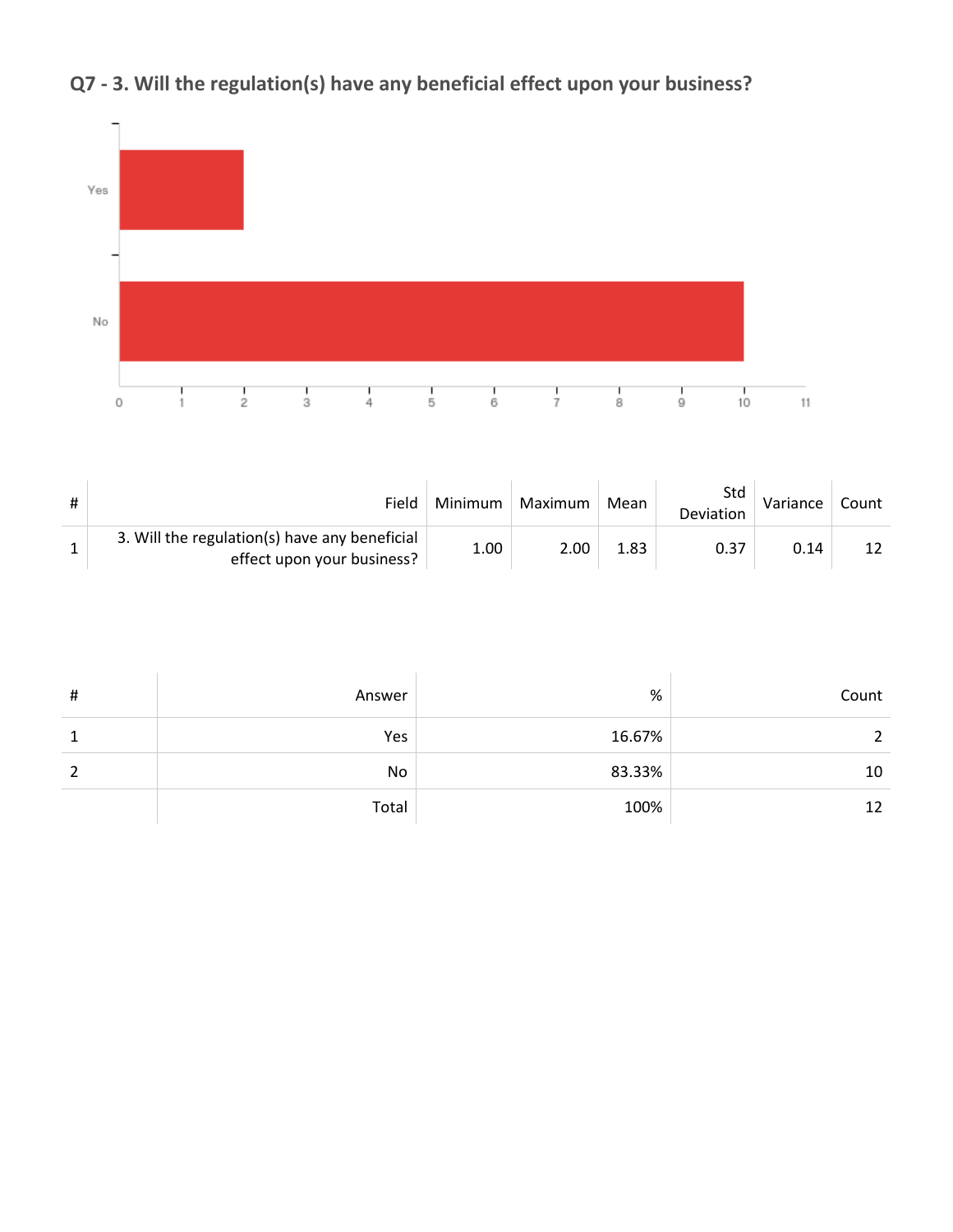### **Q8 - Please explain.**

Please explain.

At least for our practice this legislation is a solution looking for a problem. Out of network events were rare in our practice, and as good corporate citizens we were flexible in working with those patients that had financial impact from the decisions of the insurers. Our concern is that insurers will leverage this legislation to simply increase their profits. Emergency services are labor intensive. They require the ability to recruit a highly trained work force and have sufficient staff available 24/7/365 to meet any demand. A significant decrease in reimbursement, which goes not to the patient, but to corporate profits, will jeopardize the continued financial viability of our practice.

#### See prior answer

I cannot think of a single instance where this bill will have any benefit on our business.

I am pleased that patients will be out of the middle when insurance does not pay market rates. Hopefully, we will receive market rates from the arbitration process which would offset the administration expense of the arbitration process. These outcomes remain to be seen.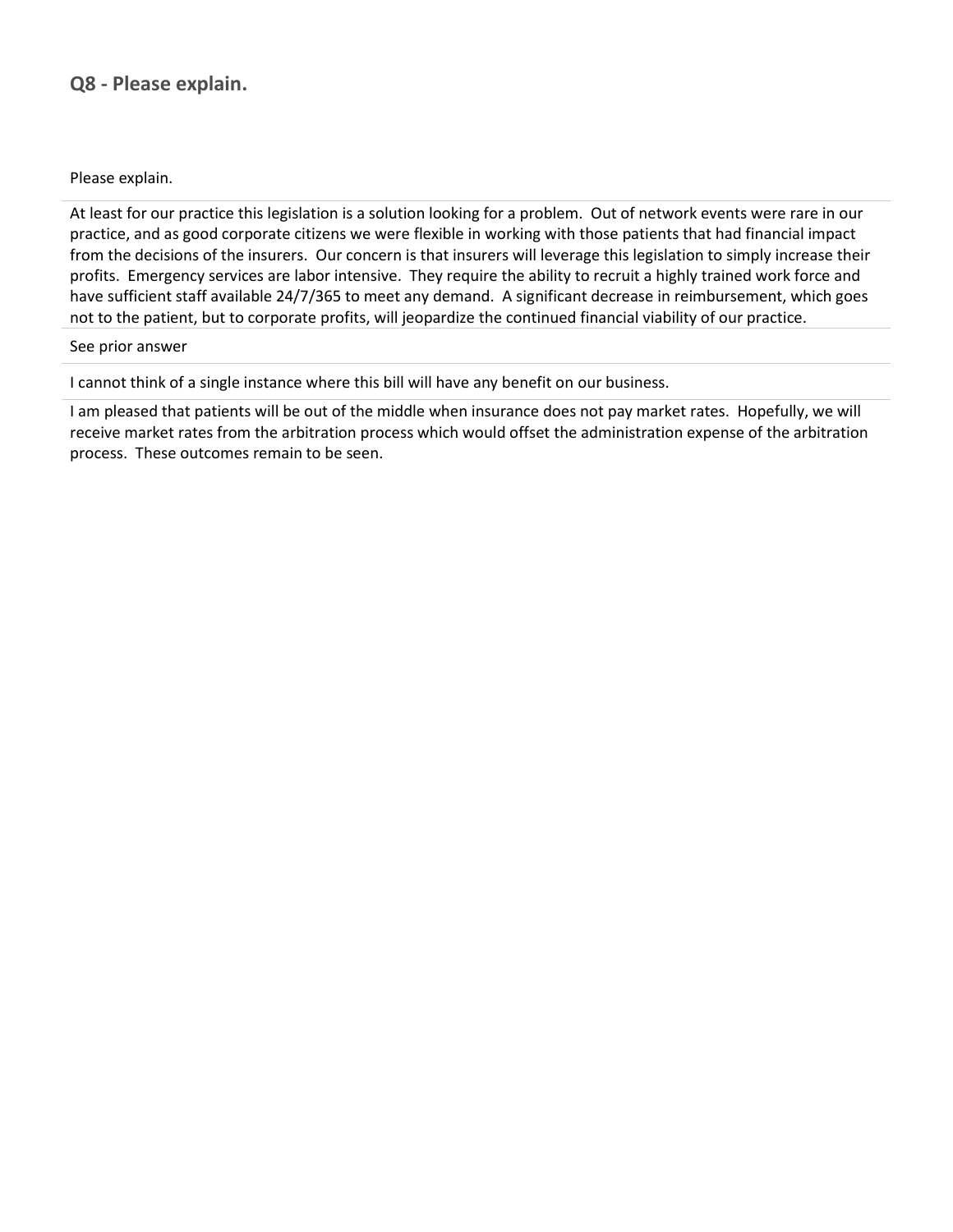

# **Q9 - 4. Do you anticipate any indirect adverse effects upon your business?**

| Field                                                                    | Minimum  | Maximum | Mean | Std<br>Deviation | Variance | Count |
|--------------------------------------------------------------------------|----------|---------|------|------------------|----------|-------|
| 4. Do you anticipate any indirect adverse<br>effects upon your business? | $1.00\,$ | 2.00    |      | 0.37             | 0.14     | 12    |

| $\sharp$ | Answer | $\%$   | Count |
|----------|--------|--------|-------|
| 1        | Yes    | 83.33% | 10    |
| 2        | No     | 16.67% |       |
|          | Total  | 100%   | 12    |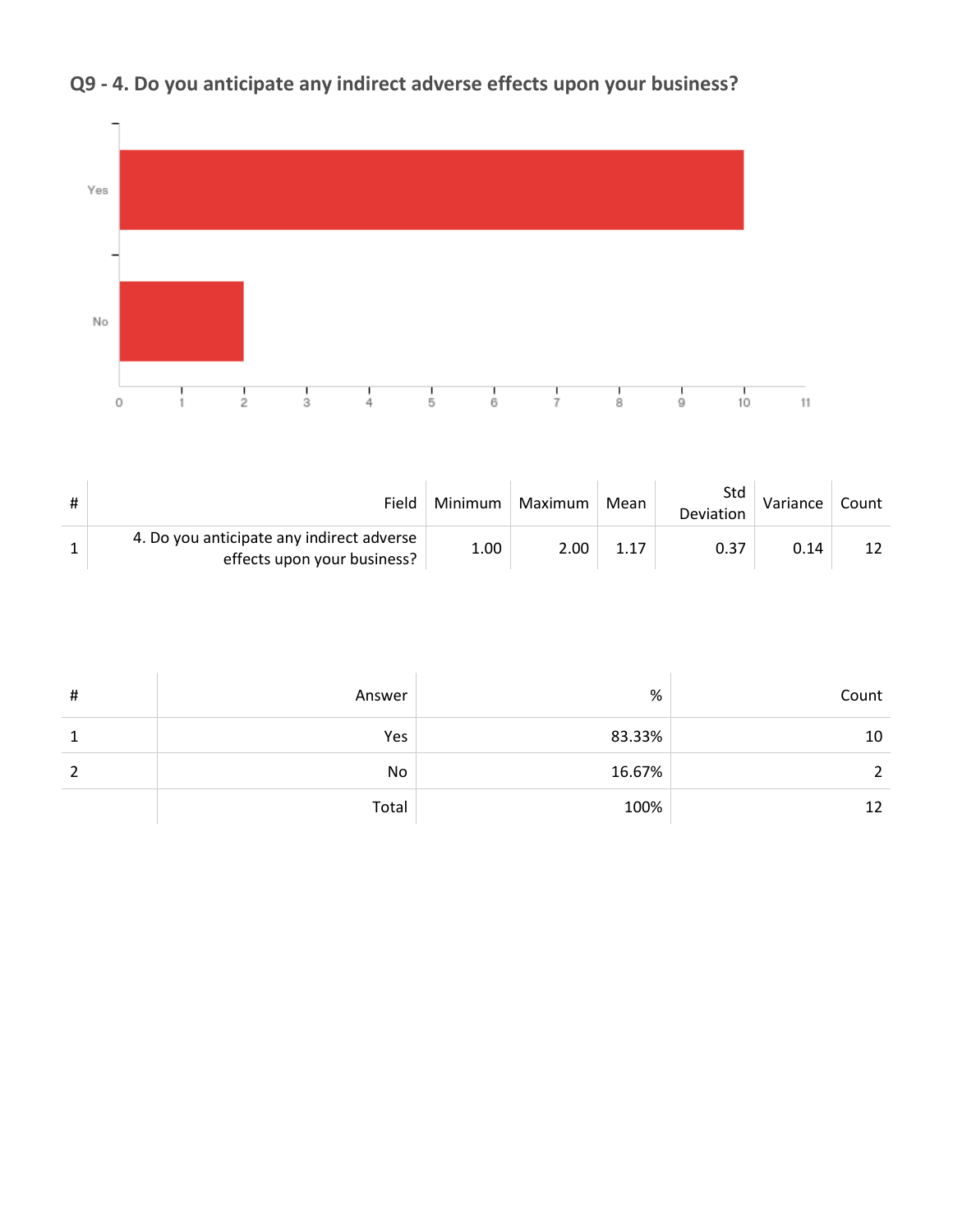### **Q10 - Please explain.**

Please explain.

The labor market for the specialized physicians and physician extenders that we need is very competitive. This is an in demand and highly mobile work force. Our concern is that a major impact on reimbursement will limit our ability to compete in this market.

Harder recruit to the area

#### See prior answer

The added cost of collection from insurance companies that do not want to pay a reasonable amount of money for emergency care received. The added cost of staff time to handle the burden that will be placed on explaining the process to all parties involved.

At the time of passage, we estimated that 0.7% of our patients were Out of Network. In November, Aetna removed itself from an In-Network arrangement with a 3rd party, so that % is now higher. With a volume of approximately 140,000 visits per year and an estimated Out of Network rate of 1% or higher, we will have approximately 1,400+ bills that will require additional manual processing at the very least and possibly arbitration. I anticipate an increase in billing fees due to this process, but I do not have those figures yet as we are still working on the process.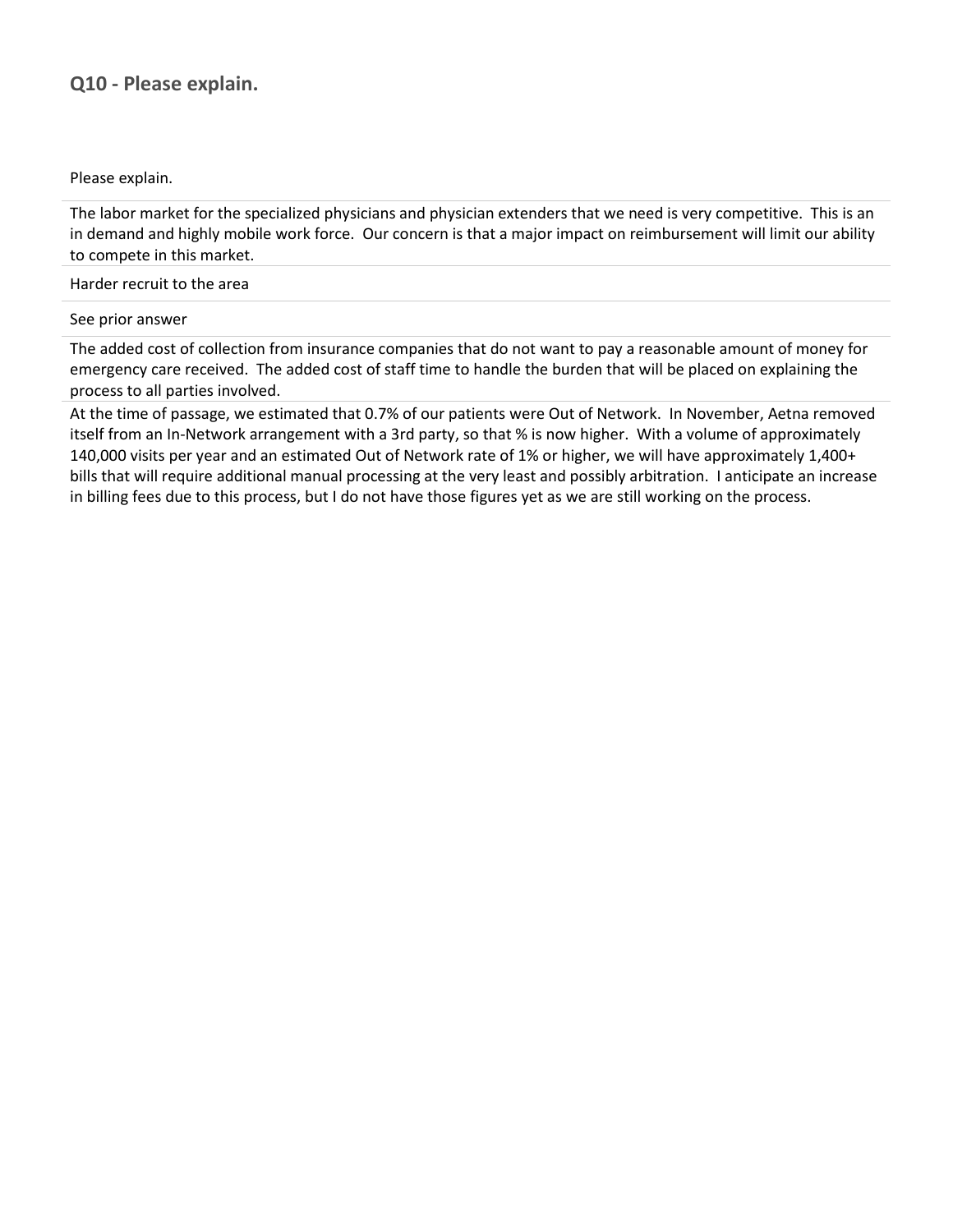

# **Q11 - 5. Do you anticipate any indirect beneficial effects upon your business?**

| Field                                                                       | Minimum | Maximum | Mean | Std<br>Deviation | Variance | Count |
|-----------------------------------------------------------------------------|---------|---------|------|------------------|----------|-------|
| 5. Do you anticipate any indirect beneficial<br>effects upon your business? | 1.00    | 2.00    | 1.92 | 0.28             | 0.08     | 12    |

| $\sharp$ | Answer | $\%$   | Count |
|----------|--------|--------|-------|
|          | Yes    | 8.33%  |       |
| 2        | No     | 91.67% | 11    |
|          | Total  | 100%   | 12    |